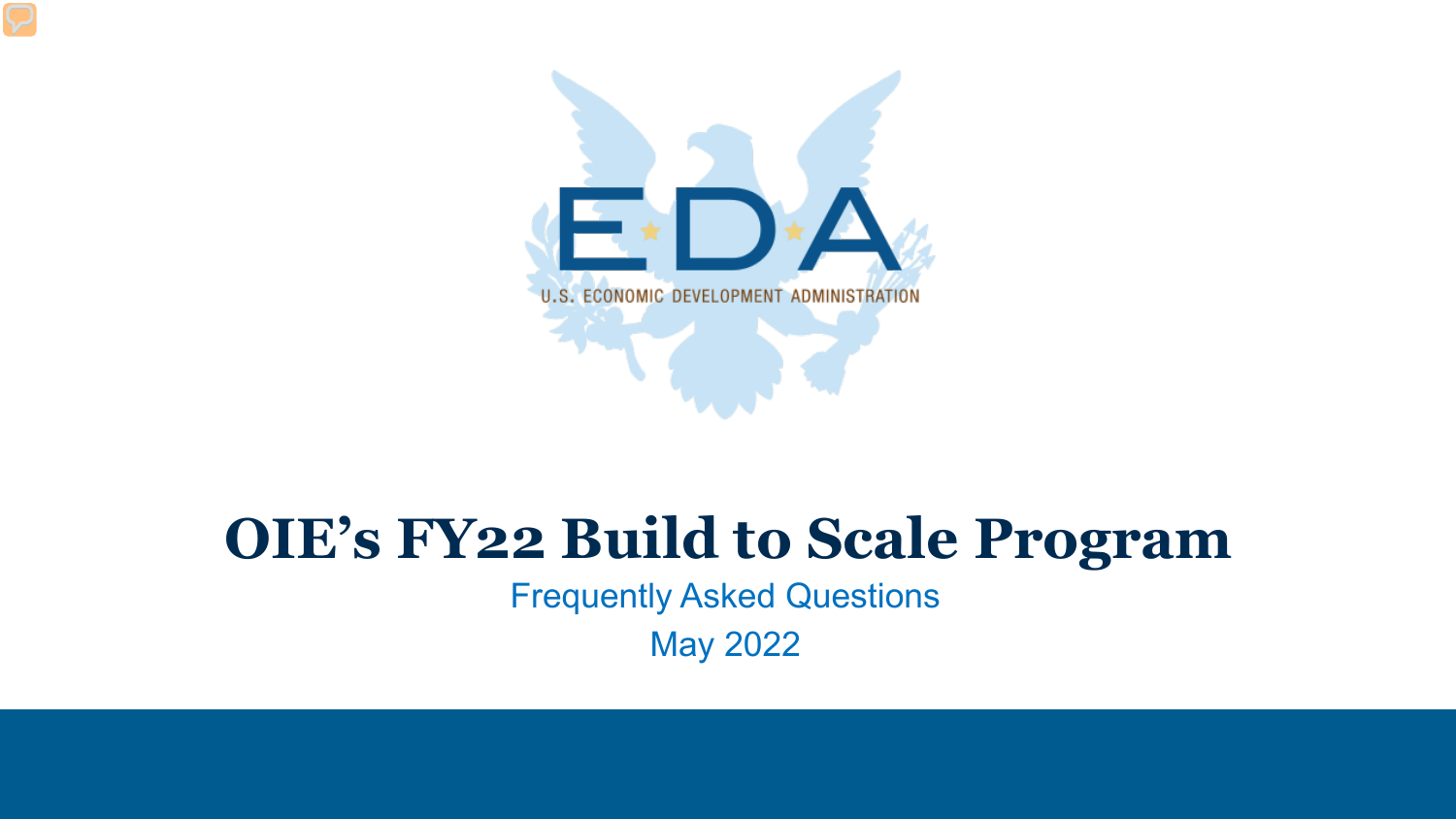# **Topics To Be Covered**

- **Eligibility Information**
- Co-applicants, Contractors and Sub-awardees
- **Application Materials and Submission Process**
- FAQ and Additional Resources

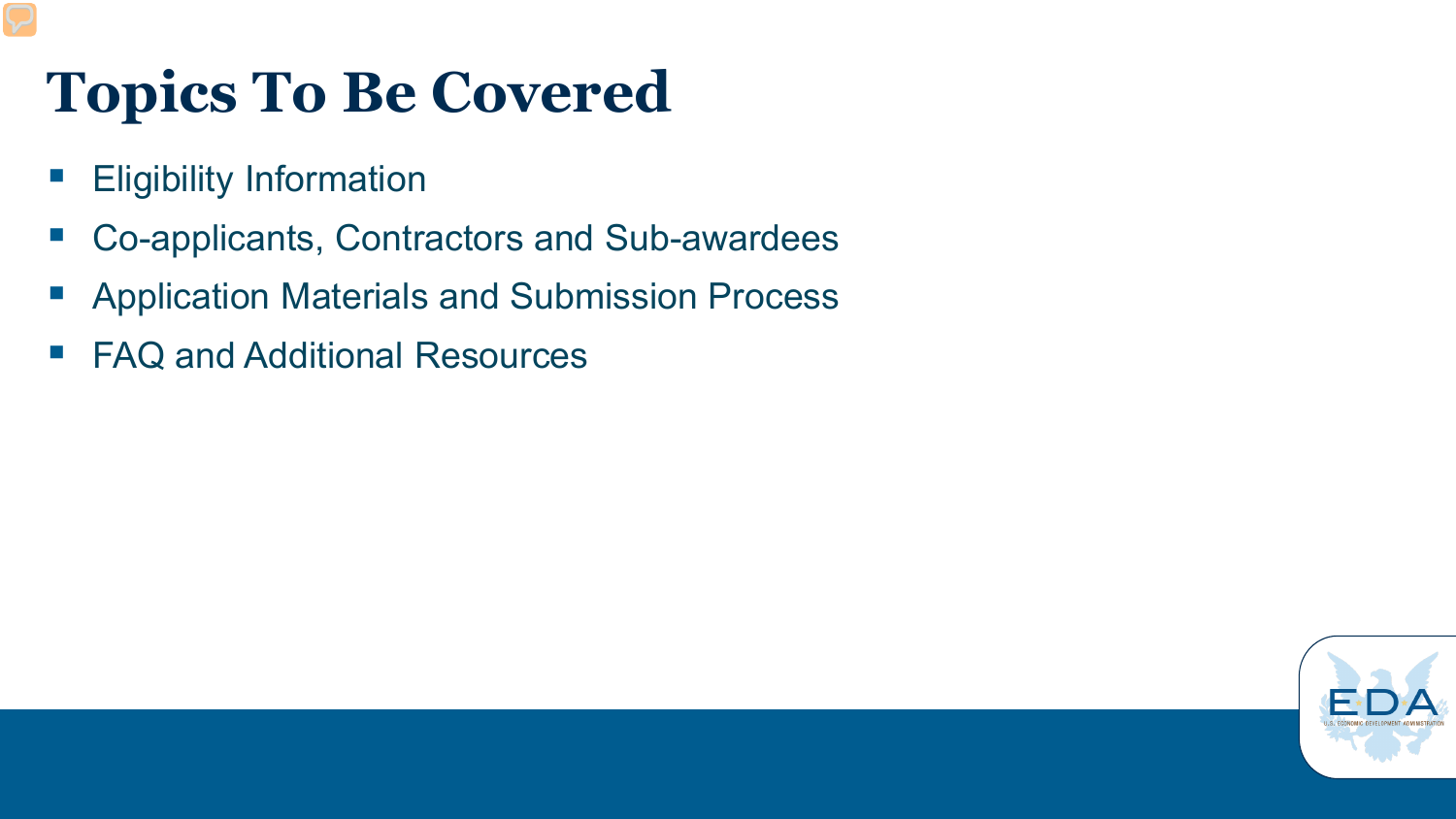# **Who is Eligible to apply for Build to Scale funding?**

- A State;
- An Indian tribe;
- A city or other political subdivision of a State;
- An entity whose application is supported by a State or a political subdivision of a State and that is
	- a nonprofit organization,
	- an institution of higher education,
	- a public-private partnership\*,
	- a science or research park,
	- a Federal laboratory\*,
	- a venture development organization\*,
	- an economic development organization\*; or
- A consortium of the above



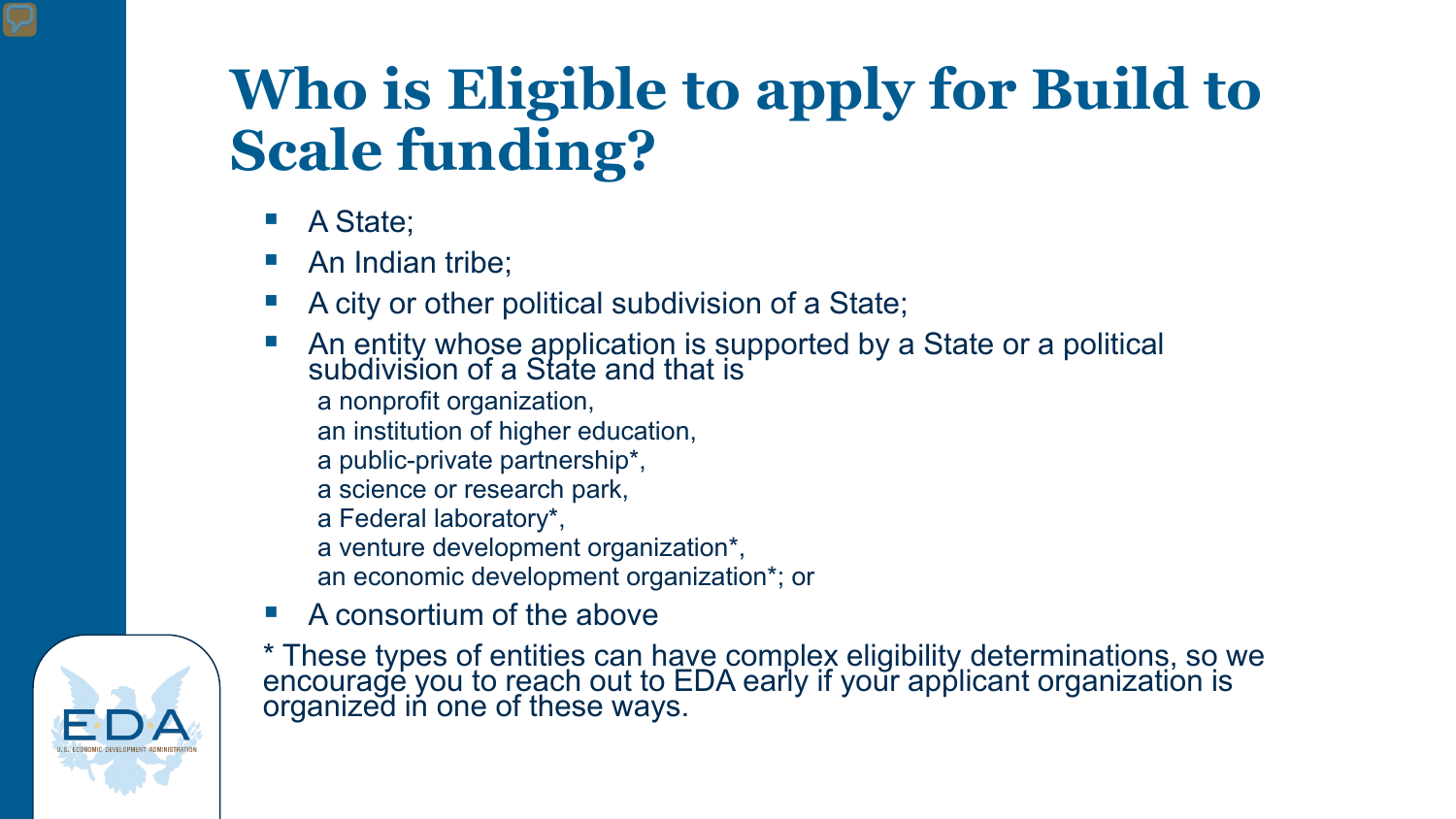#### **In order to apply as a non-profit organization, must I be legally organized as a 501(c)(3)?**

 No, but to be eligible as a nonprofit organization, the organization must provide information that the organization is:

> Operated primarily for scientific, educational, service, charitable, or similar purposes in the public interest

Not organized primarily for profit



Uses its net proceeds to maintain, improve, or expand operations of the organization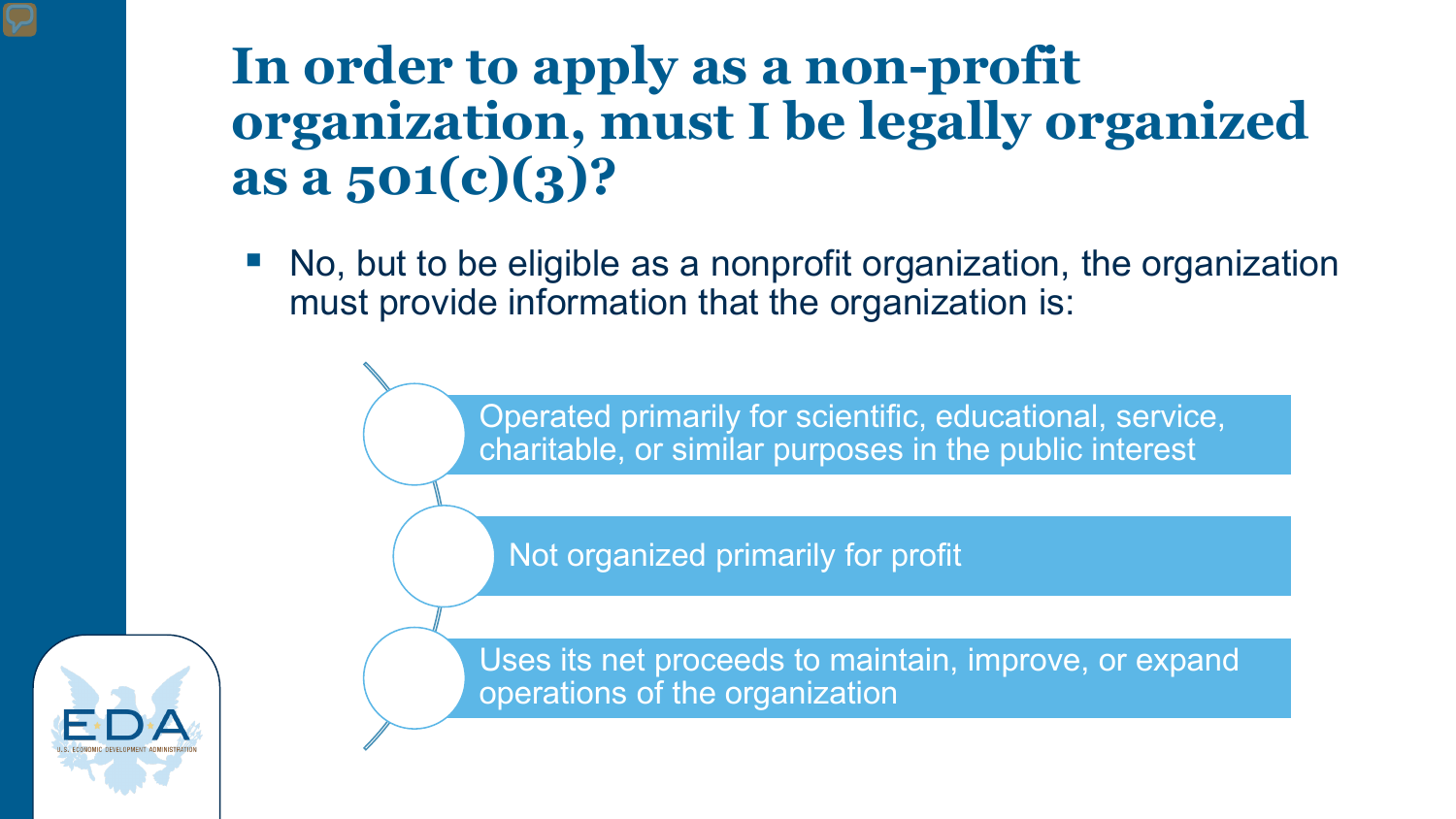#### **Are previous B2S or Regional Innovation Strategies (RIS) Program grantees with active grants eligible for the FY 22 Build to Scale program?**

 Generally, no, organizations cannot apply for the same challenge (or one of its predecessors) as the currently active grant. A grant is considered active if the scope of work will not be completed by November 1, 2022.

> Active Capital Challenge or Seed Fund Support Award?



Active Venture, Industry or i6 Challenge award?



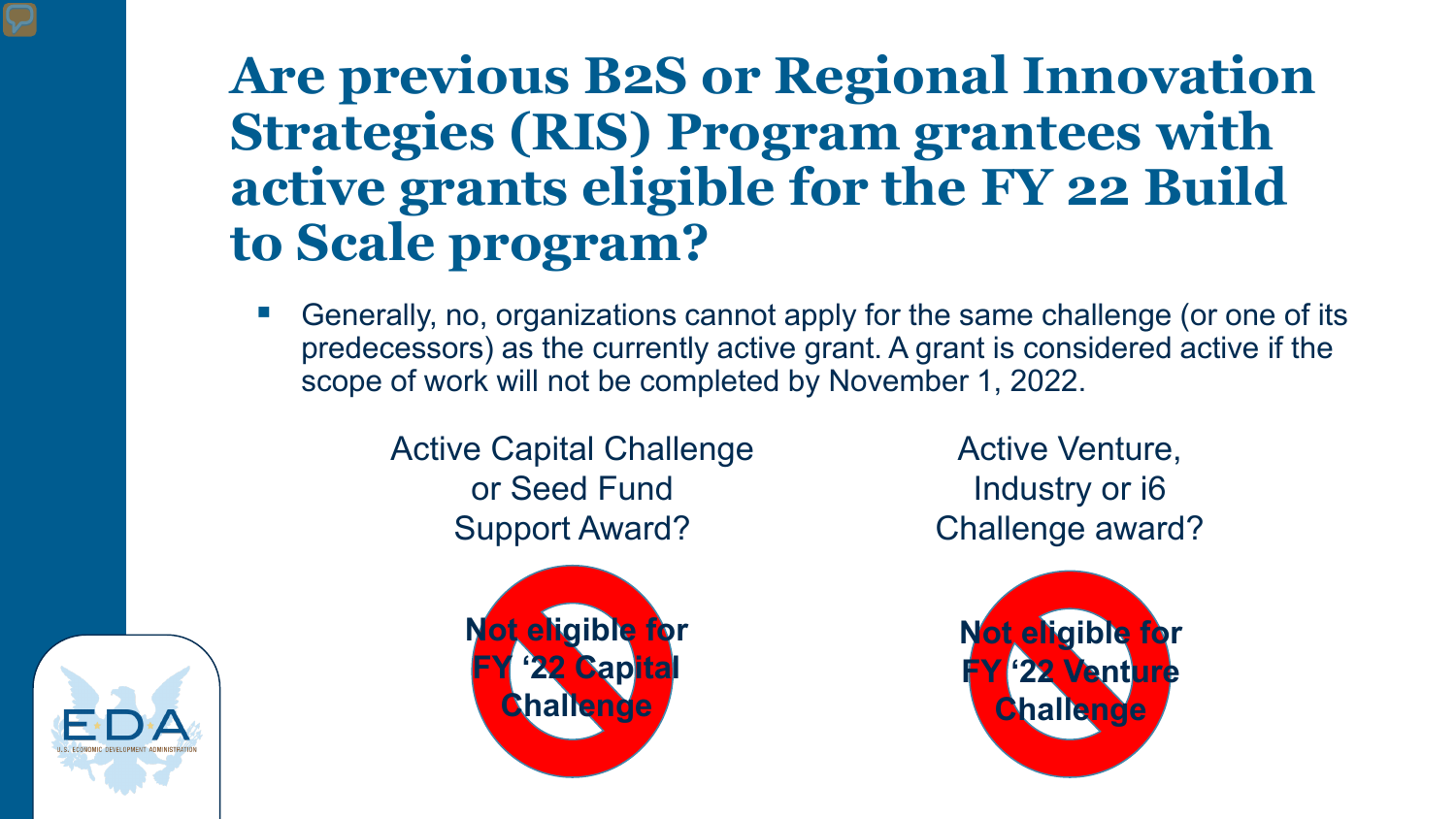## **Does my organization need to be registered on SAM.gov to apply?**

■ Yes, and the process of registration can take weeks. If you are not yet registered, start the process ASAP. We will not accept late submissions due to SAM registration delays.

## **What about Grants.gov?**

In order to apply for Build to Scale, you must be registered on Grants.gov. If you have issues with registration, contact the Grants.gov help desk. [https://gditshared.servicenowservices.com/hhs\\_grants](https://gditshared.servicenowservices.com/hhs_grants)

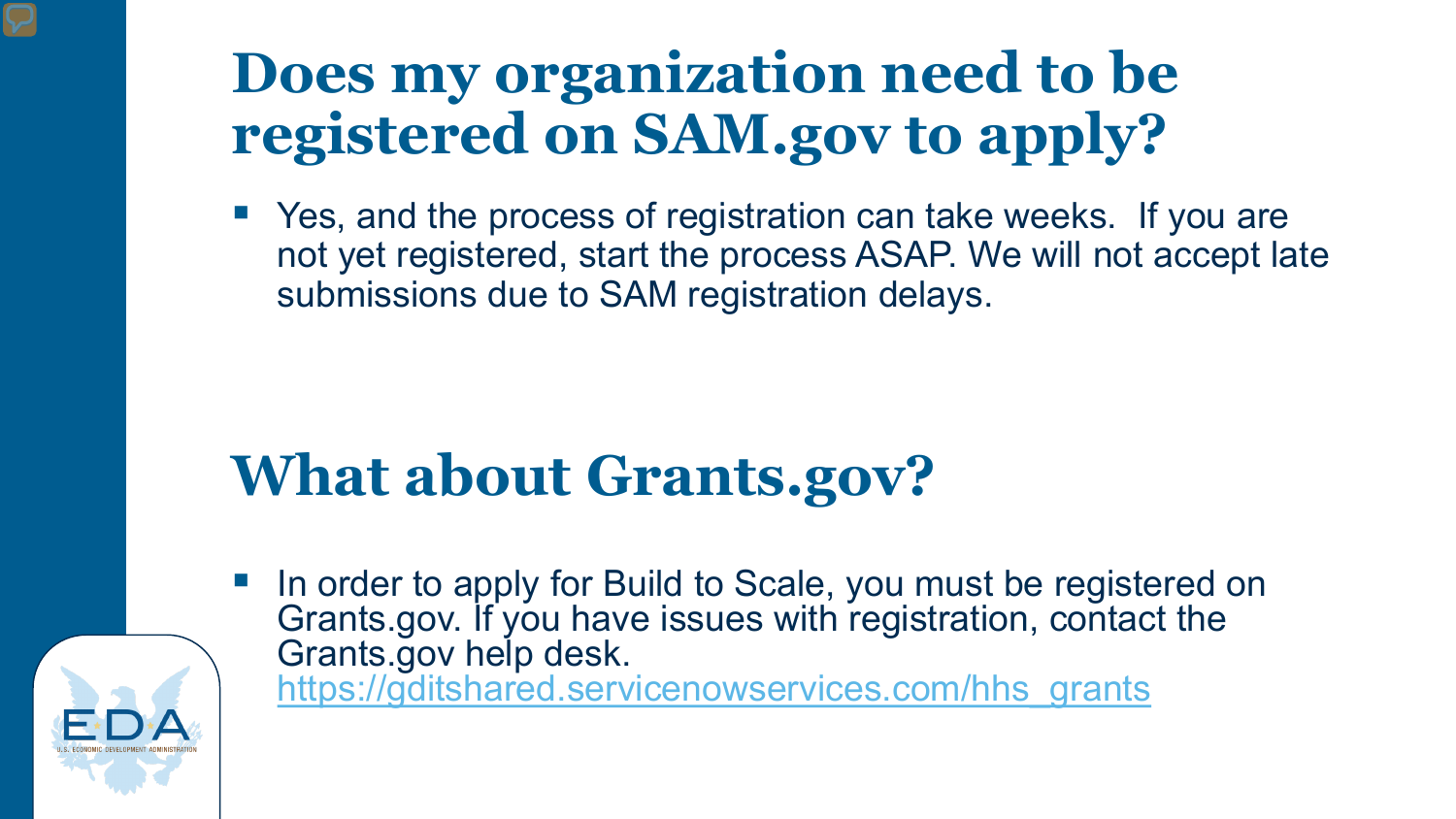## **What is a Unique Entity Identifier (UEI), and do I need one to apply?**

- DUNS Number has been replaced by the UEI
- UEI is required in Grants.gov for each application
- You must have a UEI to apply for B2S
- Additional guidance on the implications of this transition on submitting grant applications is provided here: [https://www.grants.gov/forms/planned-uei-updates.html.](https://www.grants.gov/forms/planned-uei-updates.html)

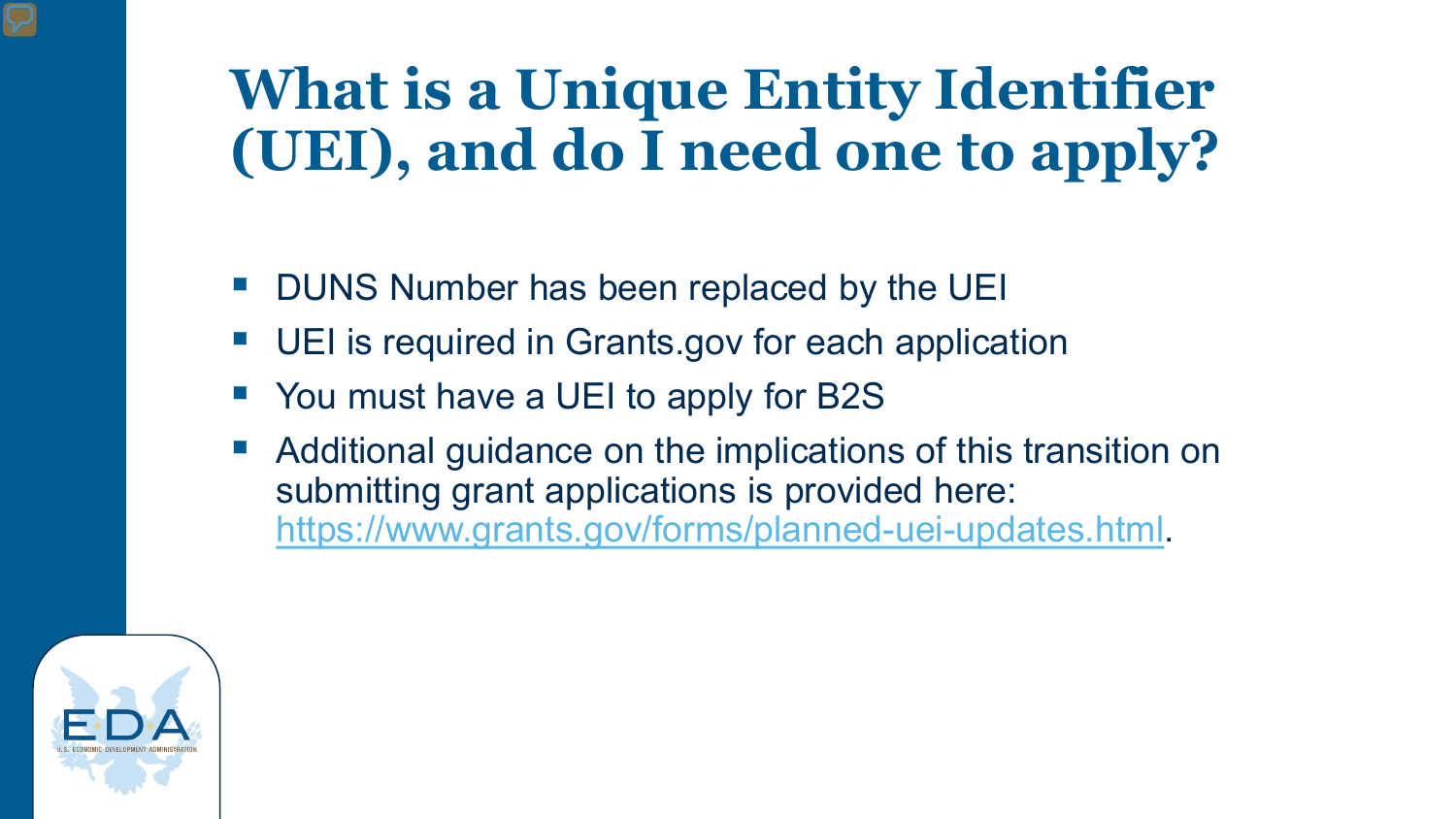# **Are co-applicants allowed?**

■ Yes, you can apply as co-applicants if two or more entities will be managing and implementing the scope of work of an award. EDA asks that you designate a lead fiscal agent, if you choose to apply with co-applicants.

# **What documentation is required for co- applicants?**

 Co-applicants should submit the same forms that the primary applicant must submit and should indicate on the SF-424 that there are multiple applicants. See Section D.2 and Appendix B of the [NOFO](https://www.grants.gov/web/grants/view-opportunity.html?oppId=339481) for specific application requirements.

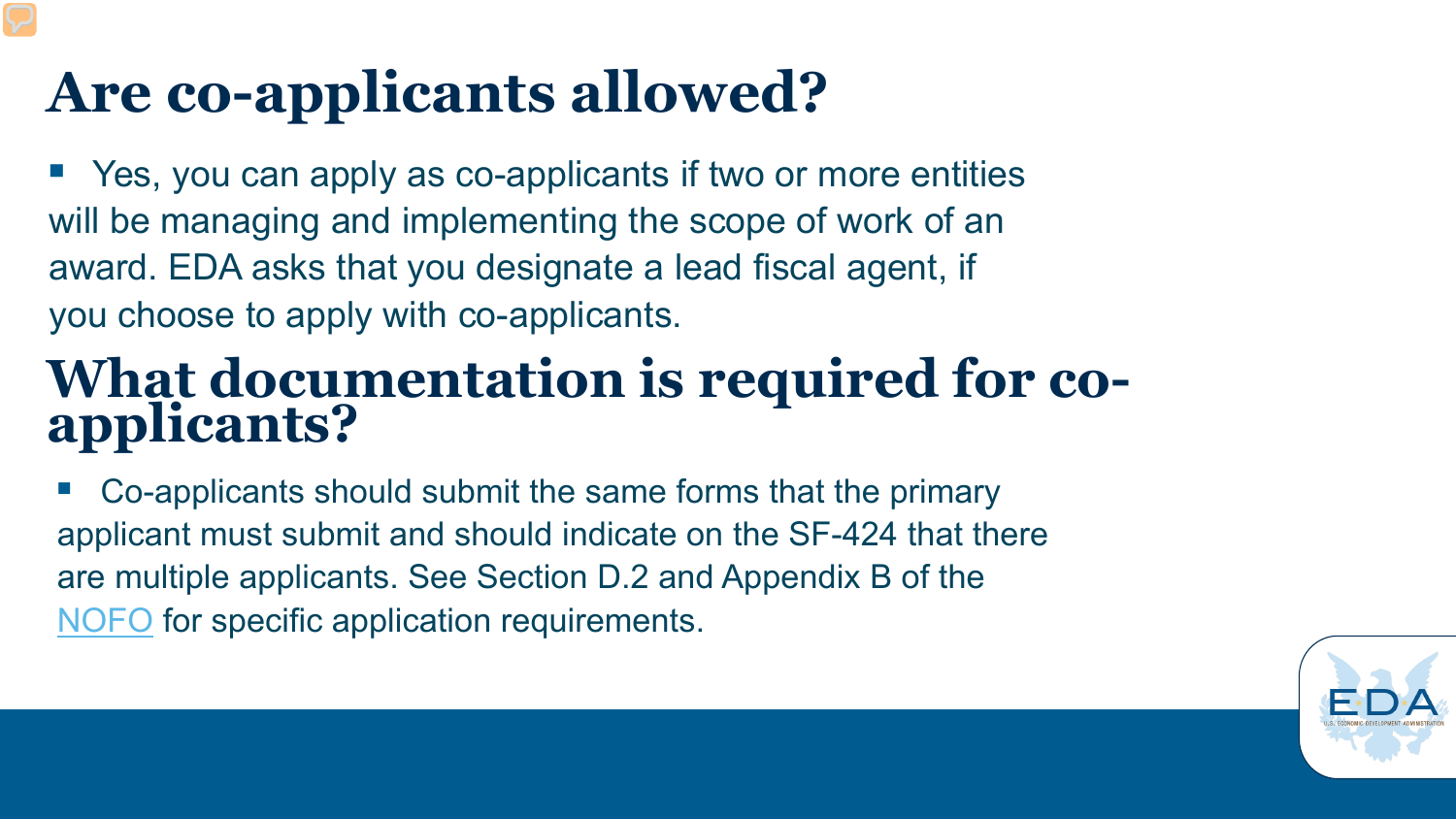#### **What is the difference between a contractor and co-applicant?**

■ Co-applicants jointly manage the scope of work of an award, whereas contractors provide goods and services for the applicant's or coapplicants' use in performing the scope of work of an award

#### **What is the difference between a sub-awardee and a co-applicant?**

■ Sub-awardees, as with contractors, carry out a portion of project activities on behalf of the applicant or co-applicant(s). Sub-awardees must be eligible entities under the B2S NOFO.

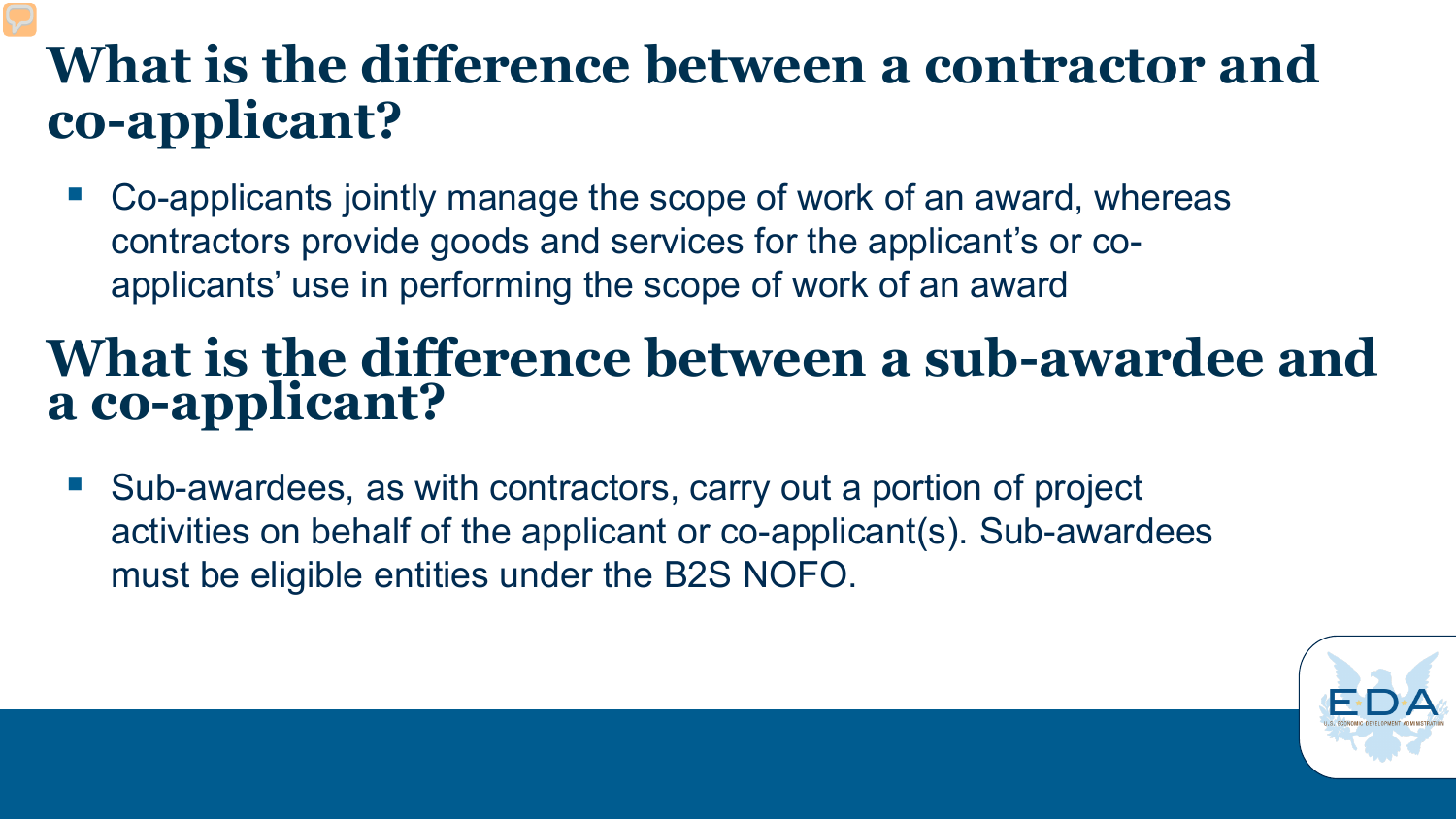## **Are applicants limited to submitting one application per challenge?**

 Yes, generally applicants are limited to submitting one application per challenge, unless they are applying as part of a separate consortium or group of entities (such as a public-private partnership). In general, applications are limited to one per distinct applicant per challenge.

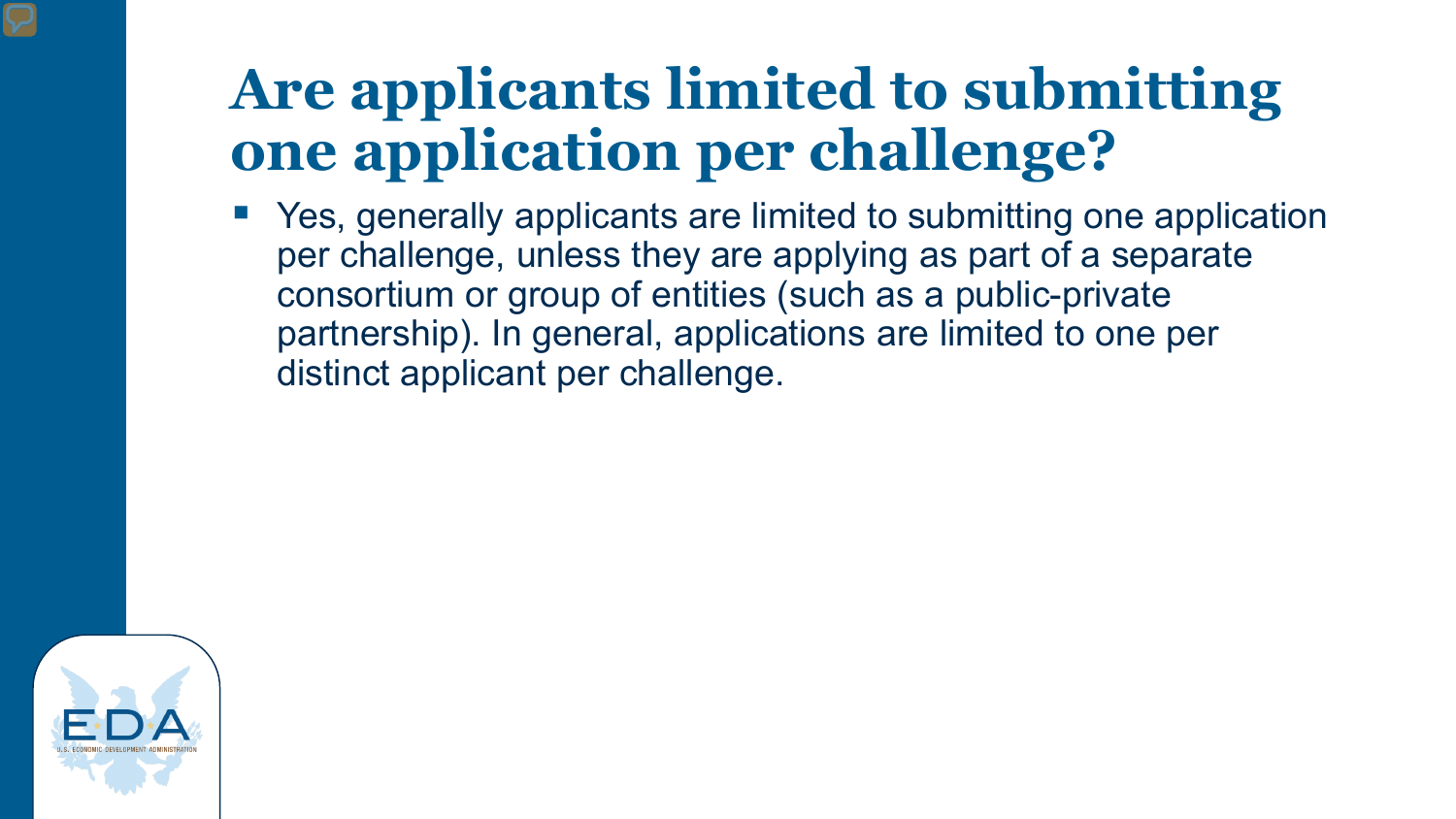#### **How do I submit my application, and what should I do in case of issues with submission?**

EDA will only accept applications submitted through Grants.gov. <https://www.grants.gov/web/grants/view-opportunity.html?oppId=339481>

In the case of issues with submission, you should contact the Grants.gov help desk and document the process. EDA will generally not accept late submissions due to applicant challenges with Grants.gov.

> [GRANTS.GOV](https://grants.gov/) 1-800-518-4726 (U.S.) 1-606-545-5035 (International) [support@grants.gov](mailto:support@grants.gov)